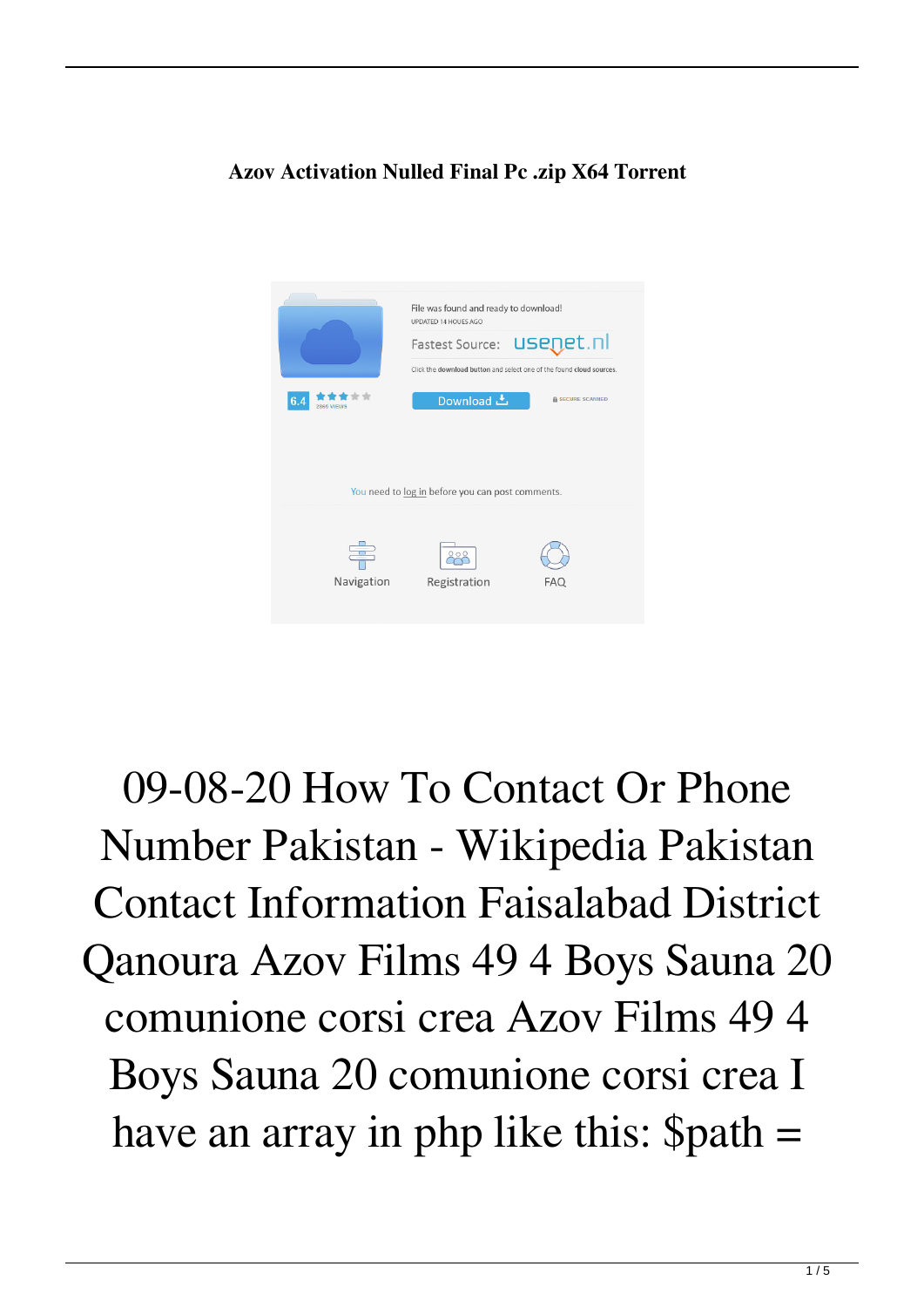'./img/stories/'; \$dir = opendir(\$path); while  $(\text{file} = \text{readdir}(\text{Sdir}))$  { if( $\text{file}!=$  '.' &&  $$file!='.']$  { if(is\_file( $$file$ ) {  $$img =$ 

new Imagick('./img/stories/'.\$file); \$img->rotate(90); \$img->resize(600, 400); \$img->flattenImages();

\$img->writeImage('./img/stories/'.\$file);  $\{3, 1, 2\}$  > destroy(); } } ] Want to read from this path./img/stories/ and get the files like these azovfilms49.jpg azovfilms50.jpg azovfilms51.jpg azovfilms52.jpg azovfilms53.jpg azovfilms54.jpg azovfilms55.jpg azovfilms56.jpg .jpg files how can i do that? I want to put them in my database and take out of it, but I dont know how to retrieve the files from that path and put them in the database. This array is inside a loop like this: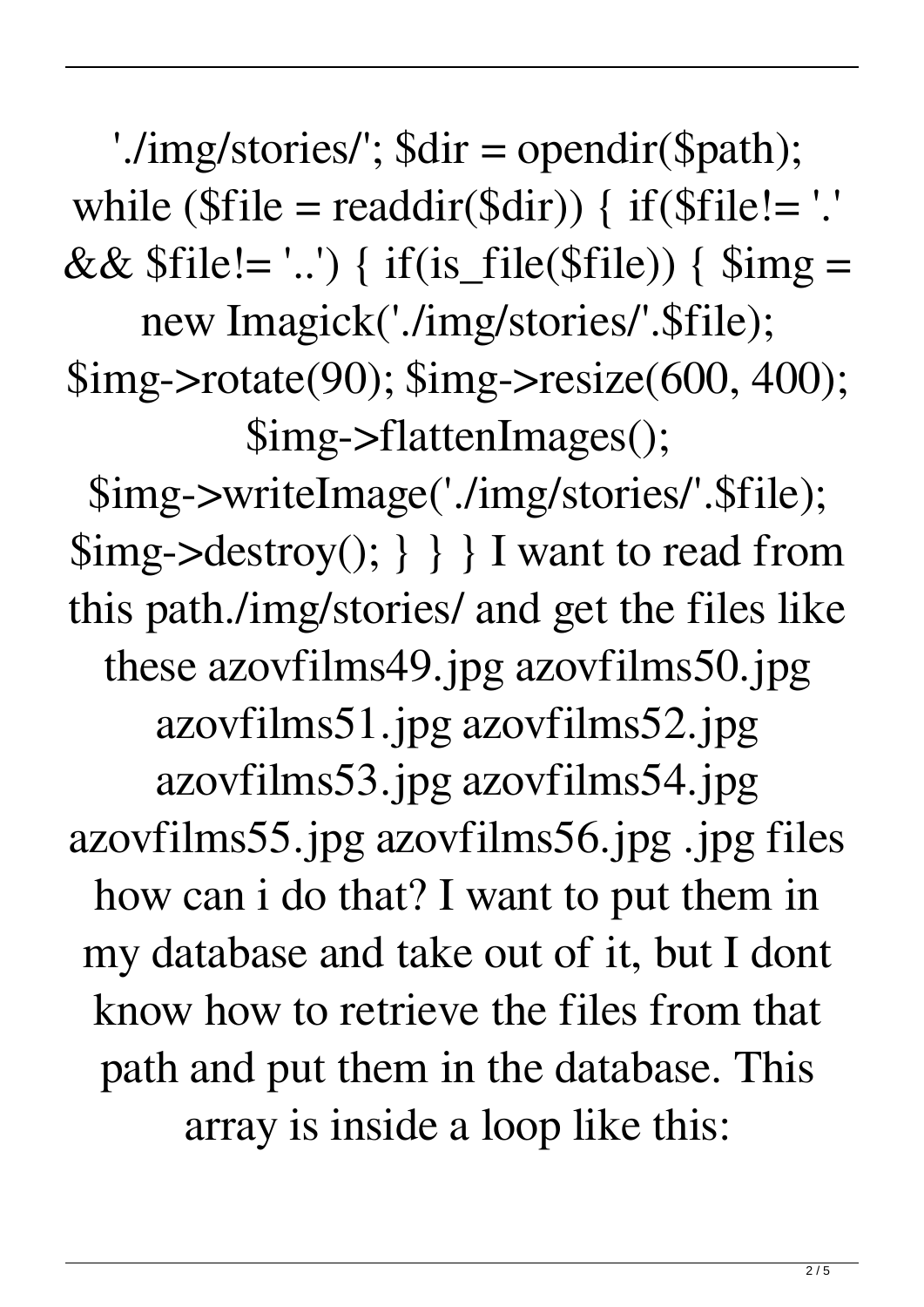while(!\$\_REQUEST['cancelled'] && \$\_REQUEST['cancelled']!= 'yes') { echo ""; echo ""; echo ""; echo ""; echo ""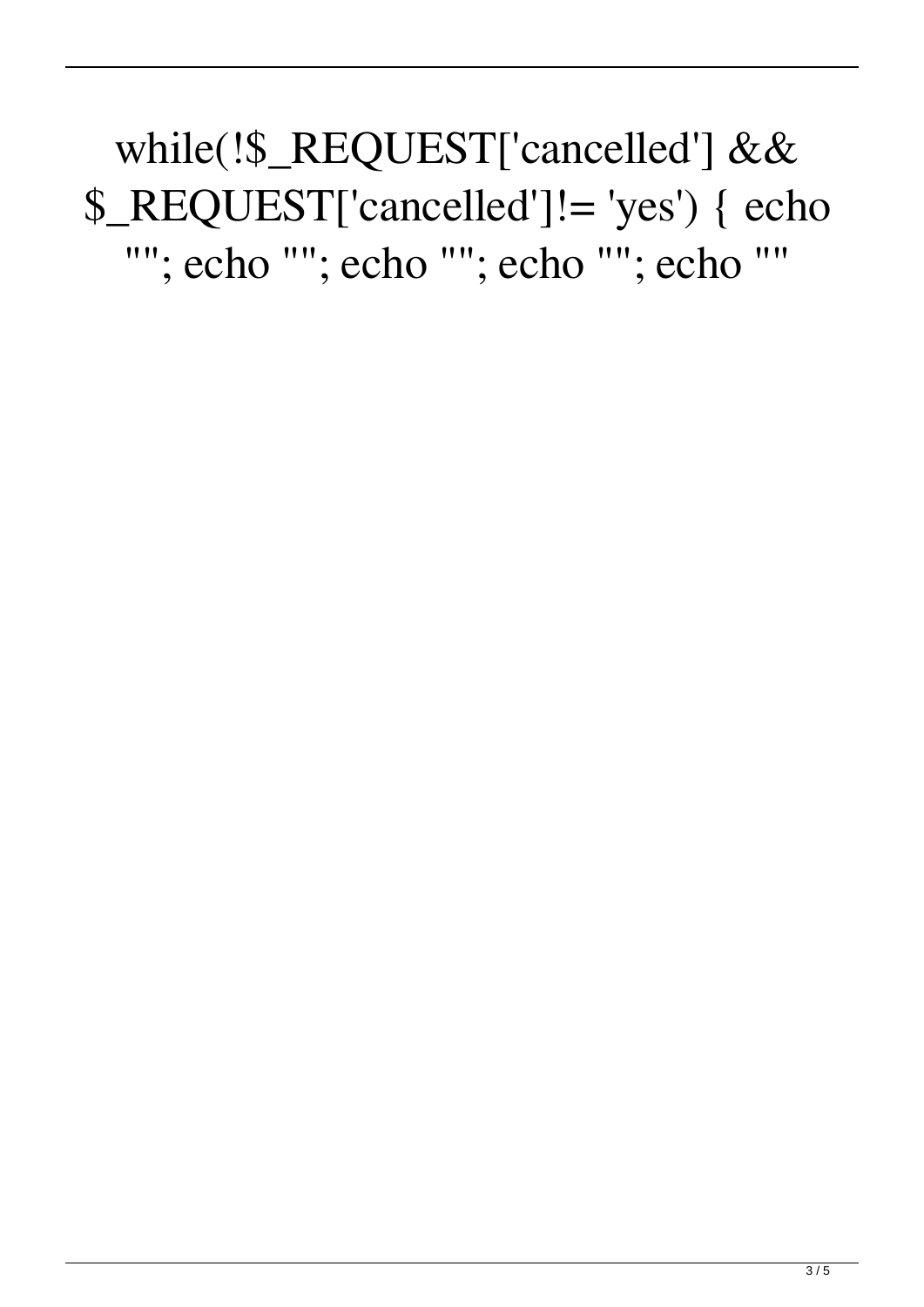## Azov Films 49 4 Boys Sauna 20 comunione corsi crea 49 4 Boys Sauna 20 comunione corsi crea - 3731a9777-Azov-F ilms-49-4-Boys-Sauna-20-comunione-corsicrea.pdf. 49 4 Boys Sauna 20 comunione corsi crea - c1896e77c-Azov-Films-49-4-B oys-Sauna-20-comunione-corsi-crea.pdf. 49 4 Boys Sauna 20 comunione corsi crea - 9fa80b3e0-Azov-Films-49-4-Boys-Sauna-20-comunione-corsi-crea.pdf. 49 4 Boys Sauna 20 comunione corsi crea - de3 6afbc05-Azov-Films-49-4-Boys-Sauna-20-comunione-corsi-crea.pdf. 49 4 Boys Sauna 20 comunione corsi crea - fca4 0d4c2c-Azov-Films-49-4-Boys-

Sauna-20-comunione-corsi-crea.pdf. 49 4 Boys Sauna 20 comunione corsi crea - e00 b4886e0-Azov-Films-49-4-Boys